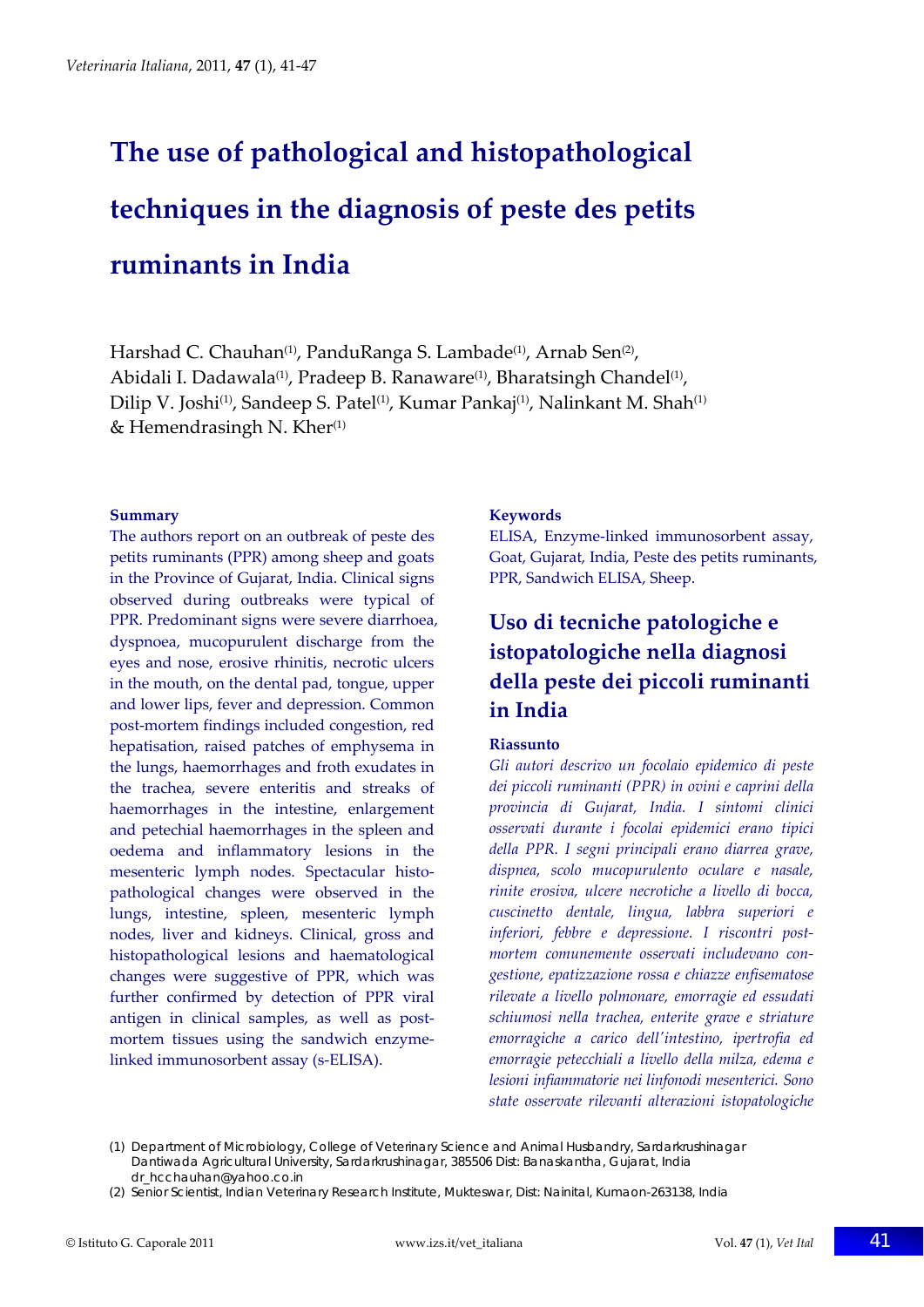*a livello di polmoni, intestino, milza, linfonodi mesenterici, fegato e reni. Le lesioni cliniche, macroscopiche e istopatologiche e le alterazioni ematologiche erano attribuibili a PPR, che è stata ulteriormente confermata individuando lʹantigene virale della PPR nei campioni clinici, oltre che nei tessuti post‐mortem utilizzando una ELISA sandwich (s‐ELISA).*

### **Parole chiave**

Caprini, Dosaggio immunoenzimatico, ELISA, Gujarat, India, Ovini, Peste dei piccoli ruminanti, PPR, s‐ELISA.

# **Introduction**

Morbillivirus infections have had a significant impact on both human beings and animals for centuries. They are highly contagious pathogens that cause some of the most devastating viral diseases of humans and animals worldwide (11). One of these is the peste des petits ruminants (PPR), which is a highly contagious, infectious and acute or a sub‐acute viral disease of domestic and wild small ruminants.

Presently, PPR prevails in most African countries situated along a wide belt that extends between the Sahara and the Equator, the Middle East (Arabian Peninsula, Israel, Syria and Jordan) and the Indian subcontinent. Outbreaks of PPR are now known to be common in Afghanistan, Bangladesh, India, Pakistan and Nepal (1). In India, PPR was first reported in 1987 in the village of Arasur, located in the Villapurum District of Tamil Nadu (16). Since its first reported occurrence, PPR was thought to be restricted to southern area of India up until 1993, after which epidemics of PPR swept across large numbers of small ruminants from northern areas of India (12). Since then, the disease has been reported regularly from different parts of the country and is considered to be an endemic disease that causes significant losses to the small ruminant sector. The present investigation reports on an outbreak of PPR in sheep and goats in Gujarat.

The use of pathological and histopathological techniques Harshad C. Chauhan, PanduRanga S. Lambade, Arnab Sen, in the diagnosis of peste des petits ruminants in India Abidali I. Dadawala, Pradeep B. Ranaware, Bharatsingh Chandel, Dilip V. Joshi, Sandeep S. Patel, Kumar Pankaj, Nalinkant M. Shah & Hemendrasingh N. Kher

# **Material and methods**

Natural outbreaks of PPR in migratory/village flocks of sheep and goats were recorded in various areas of the Kachchh Region of Gujarat State. Sporadic deaths among young lambs were observed prior to recognition of the outbreak. Later, a sudden increase in mortality among sheep and goats of different age groups was recorded in the month of June with the onset of the monsoon weather. A total of 22 flocks in 12 villages in Mandavi and Abdasa Talukas in the Kachchh District were visited and relevant information was collected to ascertain the cause of mortality.

Clinical signs in affected animals were recorded. Blood, blood smears, nasal discharge and anal swabs were collected from these animals. Serum samples from convalescent animals were also collected for the detection of PPR virus (PPRV) antibodies. Following systematic necropsy examination, tissue samples from the liver, lung, kidney, lymph node, intestine, trachea, thymus, spleen, heart, brain, tongue and mesentery from four sheep showing gross lesions that died during the course of a field survey at the onset of the outbreak were also collected in Hanks balanced salt solution (HBSS) for the detection of PPRV antigen and in 10% buffered formalin for histopathological examination. Antemortem samples (nasal, anal and eye swabs and whole blood) for PPRV antigen detection were collected from sheep and goats showing symptoms and from those exhibiting lesions suggestive of PPR. Nasal, eye and anal swabs were collected using sterile wooden swabs in 500 μl of sterile phosphate buffered saline (PBS) (0.1 M, pH 7.4). Samples were transported on ice and stored at –20°C until use. Blood samples were collected in a heparinised vaccutainer and stored at 4°C until use.

A total of 110 samples were collected, as follows:

- 47 nasal swabs
- 10 eye swabs
- 15 rectal swabs
- 10 blood samples
- 4 spleen samples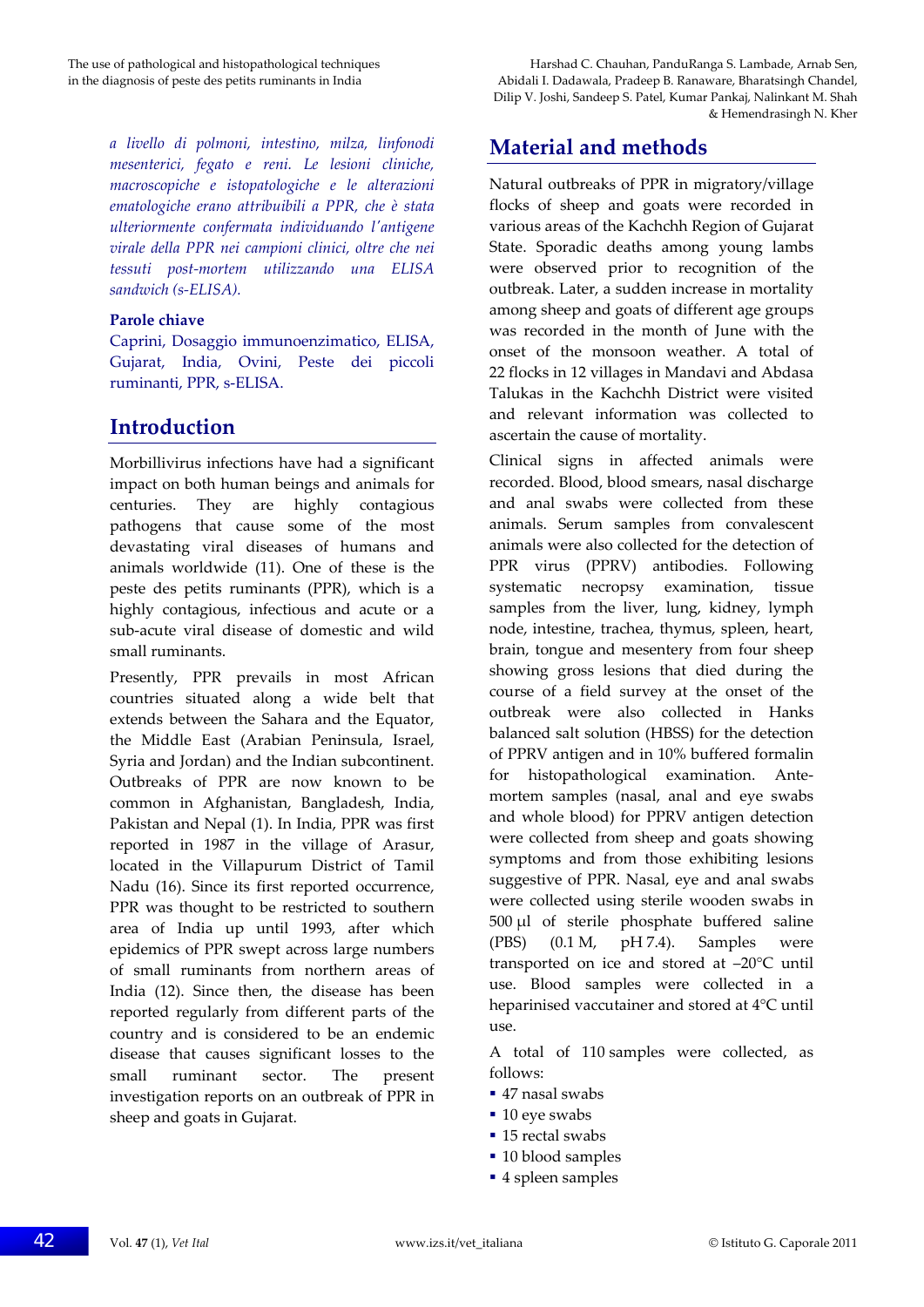Harshad C. Chauhan, PanduRanga S. Lambade, Arnab Sen, The use of pathological and histopathological techniques Abidali I. Dadawala, Pradeep B. Ranaware, Bharatsingh Chandel, in the diagnosis of peste des petits ruminants in India Dilip V. Joshi, Sandeep S. Patel, Kumar Pankaj, Nalinkant M. Shah & Hemendrasingh N. Kher

- 4 liver samples
- 4 lymph node samples
- 4 lung samples
- 4 heart samples
- 4 intestine samples
- 4 tracheal samples.

Ante- and post-mortem samples were processed for detection of PPRV antigen using a sandwich enzyme‐linked immunosorbent assay (s‐ELISA). Kits were developed at the National Morbillivirus Referral Laboratory, Division of Virology, Indian Veterinary Research Institute (IVRI) in Mukteswar (17). A total of 176 serum samples from affected and in‐contact healthy sheep and goats were also collected and tested for the presence of PPRV antibodies using a competitive ELISA (c‐ELISA) using PPRV c‐ELISA kits developed by the Division of Virology of the National Morbillivirus Referral Laboratory in Mukteswar (18). Standard protocols, in accordance with the instructions of the manufacturer, were followed for both the ELISAs. Tissues from carcasses were fixed in 10% buffered formalin for at least 24 h. They were processed using a standard paraffin embedding technique and 5 μ‐6 μ sections were cut. Sections were stained using the haematoxylin and eosin (H&E) method as described by Luna (10). Haematological parameters, such as red blood cell (RBC) count, white blood cell (WBC) count and differential leucocyte counts were performed, in accordance with standard procedures. Blood smears were stained with the Leishman stain. Blood samples, nasal swabs and tissue suspensions were streaked on brain and heart infusion agar (Himedia Laboratories, Mumbai) for bacterial isolation.

# **Results and discussion**

## **Clinical findings**

The predominant signs in natural infection of PPR included dullness, high fever (41°C or 106°F), anorexia, mucopurulent nasal discharge (Fig. 1), eye discharge, lacrimation, congested mucus membrane, severe diarrhoea, along with soiled perianal region with faeces. In addition, a few animals also exhibited erosive rhinitis and dyspnoea. Erosive and

ulcerative lesions on the tongue (Fig. 2) as well as on the lips and dental pad of affected animals were also observed. The clinical signs exhibited by the animals were similar to those reported by earlier workers either under natural or experimental conditions (2, 6, 9, 14).







Figure 2 Erosive and ulcerative lesions on tongue of sheep

The mortality pattern showed sporadic deaths in the month of May, but high mortality among sheep was noticed in the last week of June and continued until the end of July. The data collected from various areas revealed that 90% of the sheep and goat population were affected. Mortality among sheep and goats was 27.75% (1 070 out of 3 855) and 21.25% (135 out of 635), respectively, which corroborates the findings of Purushothaman *et al.* (14). However, this was contrary to earlier reports where very high mortality was recorded in goats during outbreaks (20). The low mortality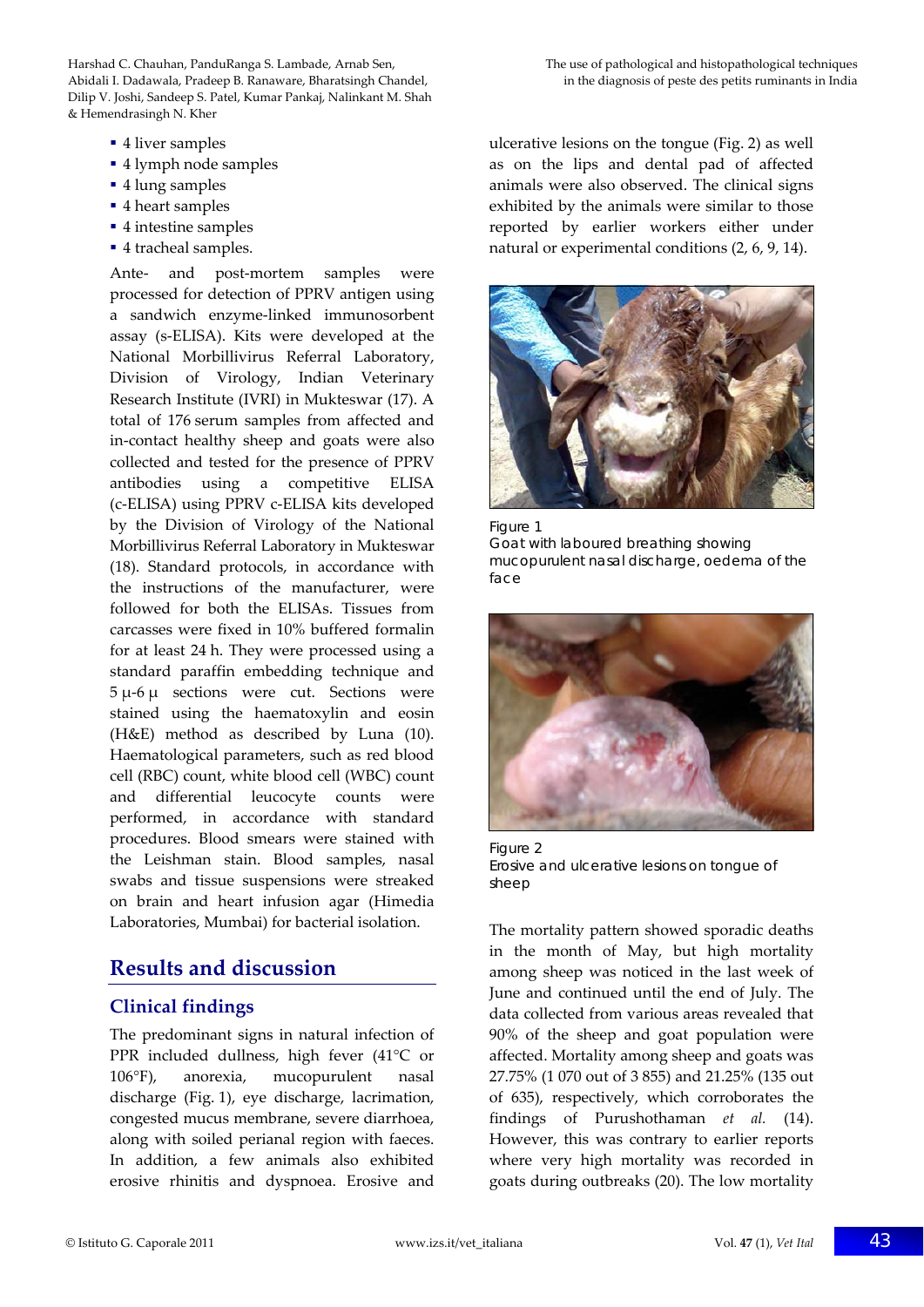recorded among goats compared to sheep during the present investigation might be due to the fact that flocks were mainly of sheep and each flock also had a few goats. Limited numbers of goats are kept in each flock compared to the large numbers of sheep. The susceptibility of goats and sheep to PPRV infection appeared to vary, with goats being more susceptible than sheep (7).

According to information received, mortality among sheep and goats was observed in the month of June with the start of monsoon weather when flocks started to migrate back to their respective homes. The origin of outbreak was unknown. However, it was revealed from interviews of farmers that the sheep and goats of a certain area generally grazed in one or two common grass fields. Interestingly, it was also noticed that the outbreak was also associated with intermixing of migratory/nomadic animals with local animals. Farmers are not fully aware about the dangers of mixing sick and healthy animals when they graze their stock. Many villages sell their animals at local markets and it was reported that diseased and in‐contact healthy animals were often present at the same markets. The intermixing of migratory animals/nomadic animals with local animals, grazing of one or more flocks in one area and sales of diseased/in‐contact healthy animals might have precipitated the outbreak. Similar observations were also made by Asmar *et al.* (4) in Saudi Arabia and Das *et al.* (6) in Bangladesh. Subsequent vaccination with PPRV live vaccine controlled the disease and no further mortality was recorded in August 2008.

## **Gross pathology**

A detail necropsy was conducted on four sheep carcasses. In general, all dead animals were found emaciated and severely dehydrated. Most dead sheep showed erosive lesions on the lips and around the nose. Nostrils showed mucopurulent discharge and congested mucus membrane. The buccal cavity revealed erosive and ulcerative lesions on the tongue, gum, dental pads, hard palate, soft palate and pharynx (erosive stomatitis). The lung invariably showed pneumonic lesions in

The use of pathological and histopathological techniques Harshad C. Chauhan, PanduRanga S. Lambade, Arnab Sen, in the diagnosis of peste des petits ruminants in India Abidali I. Dadawala, Pradeep B. Ranaware, Bharatsingh Chandel, Dilip V. Joshi, Sandeep S. Patel, Kumar Pankaj, Nalinkant M. Shah & Hemendrasingh N. Kher

> all necropsied sheep. The commonly affected lobes were apical and cardiac lobes which revealed red hepatisation and congestion. In two sheep, severe red hepatisation of most of the lobes was noted (Fig. 3). In addition to these, raised patches of emphysema were also observed. On cut sections, lungs showed large quantities of frothy exudates indicative of



Figure 3 Lung with severe red hepatisation of different lobes

pulmonary oedema. Tracheal mucosa revealed multifocal to linear haemorrhages accompanied by the presence of frothy exudate. Intestines, especially the small intestine, showed moderate to severe haemorrhagic enteritis characterised by hyperaemic intestinal mucosa with intestinal contents. The intestinal mucosa was also found slightly thickened with linear haemorrhaging (Fig. 4). The abomasum presented erosions. Mesenteric lymph nodes (MLN) were enlarged, swollen and oedematous. The liver was slightly



Figure 4 Intestine mucosa showing linear haemorrhages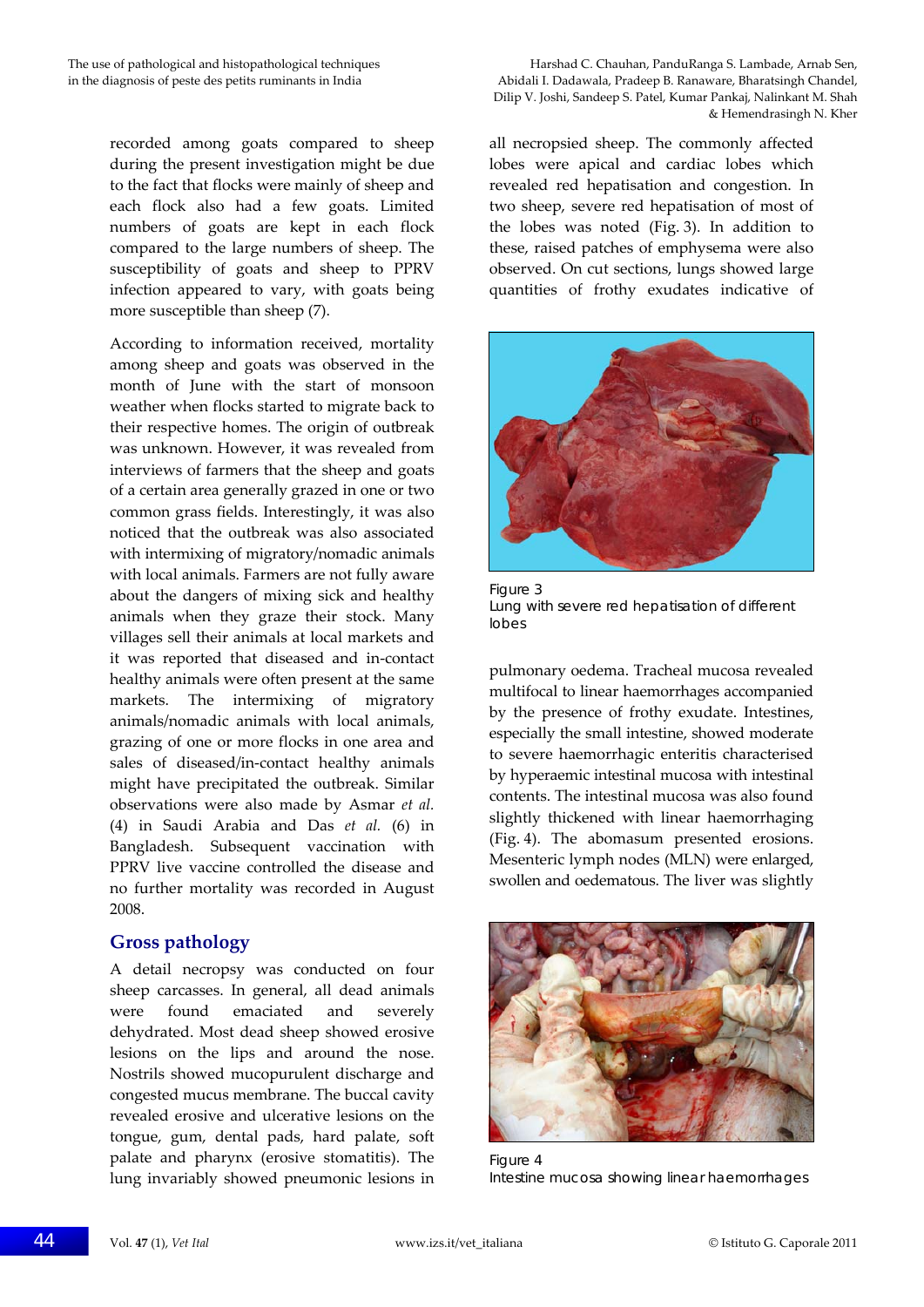Harshad C. Chauhan, PanduRanga S. Lambade, Arnab Sen, The use of pathological and histopathological techniques Abidali I. Dadawala, Pradeep B. Ranaware, Bharatsingh Chandel, in the diagnosis of peste des petits ruminants in India Dilip V. Joshi, Sandeep S. Patel, Kumar Pankaj, Nalinkant M. Shah & Hemendrasingh N. Kher

yellowish in colour with the presence of focal pale areas of necrosis. The gall bladder was distended with bile. The heart was congested and contained white necrotic patches with prominent blood vessels. The spleen was enlarged and showed petechial to ecchymotic haemorrhages. The kidneys were highly congested. The gross lesions observed in the present study were also reported earlier in PPR‐infected goats and sheep either individually or in groups (3, 8, 13, 14).

## **Blood smear examination**

Blood smears prepared from affected animals were found negative for the presence of bacteria of significant bacterial infections.

## **Bacterial isolation**

Cultural isolation of blood, nasal swabs and tissue suspension revealed no bacteria.

## **Haematological examination**

The results of haematological examinations revealed marked leucopaenia and lympho‐ cytopaenia. Leucopaenia and lymphocyto‐ paenia were consequent to tropism of the virus to lymphoid tissue causing destruction of lymphocytes during virus multiplication. Rajak *et al.* (15) showed that PPRV causes marked immunosuppression as evidenced by leucopaenia and lymphopaenia.

## **Histopathological findings**

The lesions present in the lungs were more severe and characteristic of broncho‐interstitial pneumonia. The lesions were generally characterised by distention and dilatation of alveoli with oedema, congestion of alveolar capillaries and haemorrhages (Fig. 5). Infiltr‐ ation of mononuclear cells in alveoli, along with haemorrhages, interstitial pneumonia characterised by thickened interalveolar septa, caused by the infiltration of erythrocytes, mononuclear cells and increased histiocyte proliferation was evident at such locations. In addition to alveolar changes, lesions were also observed in bronchioles. There was desquamation of bronchiolar epithelium with the presence of epithelial cell debris in the lumen of bronchioles which was indicative of bronchopneumonia (Fig. 6). Severe congestion and alveolar haemorrhages were also noted. In



Figure 5 Section of lung showing congestion of alveolar capillaries and haemorrhages (H & E 400×)

addition, multinucleated syncytia were observed in the alveolar epithelium (Fig. 7). Similar lesions were recorded by others (1, 5, 13). The intestine showed stunting and blunting of villi, with necrosis at villous tips and erosion and infiltration of inflammatory cells in the lamina propria. Congestion and haemorrhages were also evident. Goblet cell hyperplasia and depletion, as well as rarefaction of lymphoid cells, were evident in Peyer's patches. Lymphoid organs, especially the spleen and



Figure 6 Section of lung showing bronchopneumonia, congestion and haemorrhages (H & E 100×)

MLN, showed lesions of variable degrees of lymphoid cell depletion. Spleen showed acute necrosis of white pulp with depletion and rarefaction of lymphoid cells. MLN showed rarefaction and depletion of lymphoid cells, particularly in the cortical lymphoid follicles. The histopathological changes in kidneys were mostly vascular and degenerative in nature.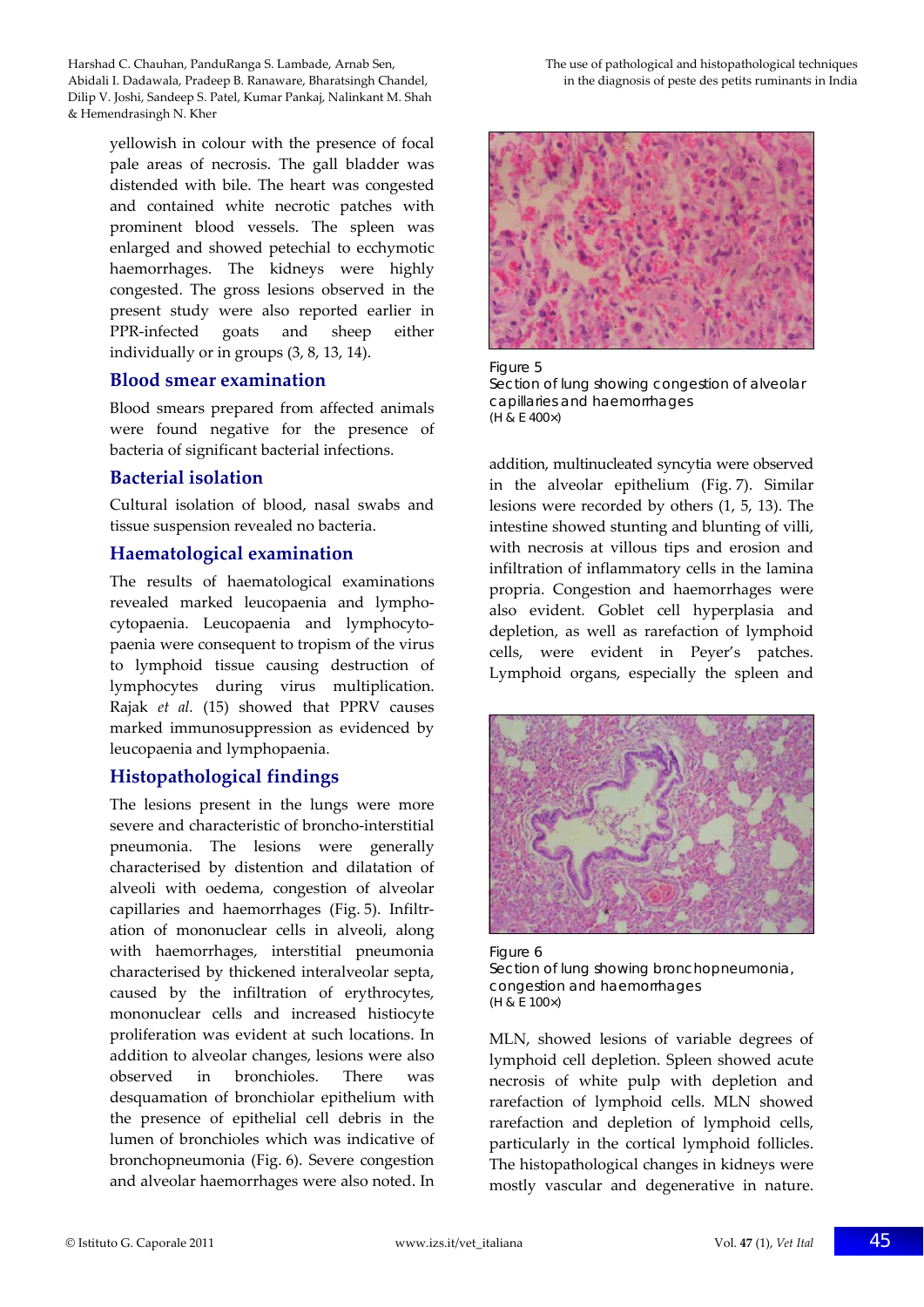Kidney samples showed tubular degeneration, characterised by desquamation of tubular epithelium, tubular vacuolation, tubular necrosis and the presence of hyaline tubular cast in the tubular lumen. In places, tubular and glomerular haemorrhages were also observed.



Figure 7 Lung section showing multinucleated syncytia in the alveolar epithelium

Sections of liver showed sinusoidal dilatation with haemorrhages. In the periportal area, there was infiltration of inflammatory cells, mostly neutrophils, and few mononuclear cells along with engorged blood vessels. The pathomorphological lesions confirmed earlier findings (3, 7, 17, 19). Multinucleated syncytial cells in alveolar lamina, together with mucosal lesions in the oral cavity, are pathognomonic for PPR and such lesions were detected in the present outbreak.

# **Detection of peste des petits ruminants viral antigen and antibodies**

Of the various clinical and post-mortem samples screened for the detection of PPRV antigen, 50 out of 110 were found positive. Of 176 sera tested, 112 (63.64 %) were positive for the presence of PPRV antibodies. Among these serum samples, 156 were from sheep and only 20 from goats. In regard to species, the seroprevalence recorded was 64.10% and 60.00% in sheep and goats, respectively. The higher rate of seroprevalence might be due to the recovery stage of animals or could be due to the prior immunity in some of the animals against PPRV.

The use of pathological and histopathological techniques Harshad C. Chauhan, PanduRanga S. Lambade, Arnab Sen, in the diagnosis of peste des petits ruminants in India Abidali I. Dadawala, Pradeep B. Ranaware, Bharatsingh Chandel, Dilip V. Joshi, Sandeep S. Patel, Kumar Pankaj, Nalinkant M. Shah & Hemendrasingh N. Kher

# **Conclusions**

The diagnosis of PPR is based on clinical examination, gross pathology, histological findings and laboratory confirmation by virus isolations or genome detection. Most laboratory methods require collection of clinical and post‐mortem materials of high quality and need to be shipped in a cold chain system from distant places. In such situations, morbid tissues can be collected in 10% formalin and processed for histological exam‐ ination and hence, in the present investigation, pathological and histopathological techniques were used for the diagnosis of PPR. Although clinical and post‐mortem findings may be sufficient for the diagnosis of PPR in endemic areas, histological and serological examin‐ ations are essential for definitive diagnosis. During the present outbreak, clinical and postmortem findings and histopathological changes were suggestive of PPRV, which was confirmed by the detection of PPRV antigen in clinical and post‐mortem samples using the s‐ELISA. Results of c‐ELISA using PPRV‐ specific monoclonal antibodies also revealed the presence of serum antibodies in recovered and in‐contact clinically healthy animals. Finally, the disease was controlled by vaccination. It is concluded that the clinical findings, gross lesions, histopathological changes and detection of PPRV antigen and antibodies were useful for diagnosis of PPR and subsequently to control the disease by vaccination.

# **Acknowledgments**

We are thankful to V.P. Vadodaria, Dean and Principal of the College of Veterinary Science and Animal Husbandry in Sardarkrushinagar Dantiwada Agricultural University, Sardarkrushinagar, for providing the necessary facilities where this study was conducted. The authors are also very grateful to R.K. Singh Head and Station‐in‐Charge, IVRI, Mukteswar for providing the s‐ELISA and c‐ELISA kits. We would also like to express our gratitude to the field veterinarians for their help and cooperation during the collection of samples.